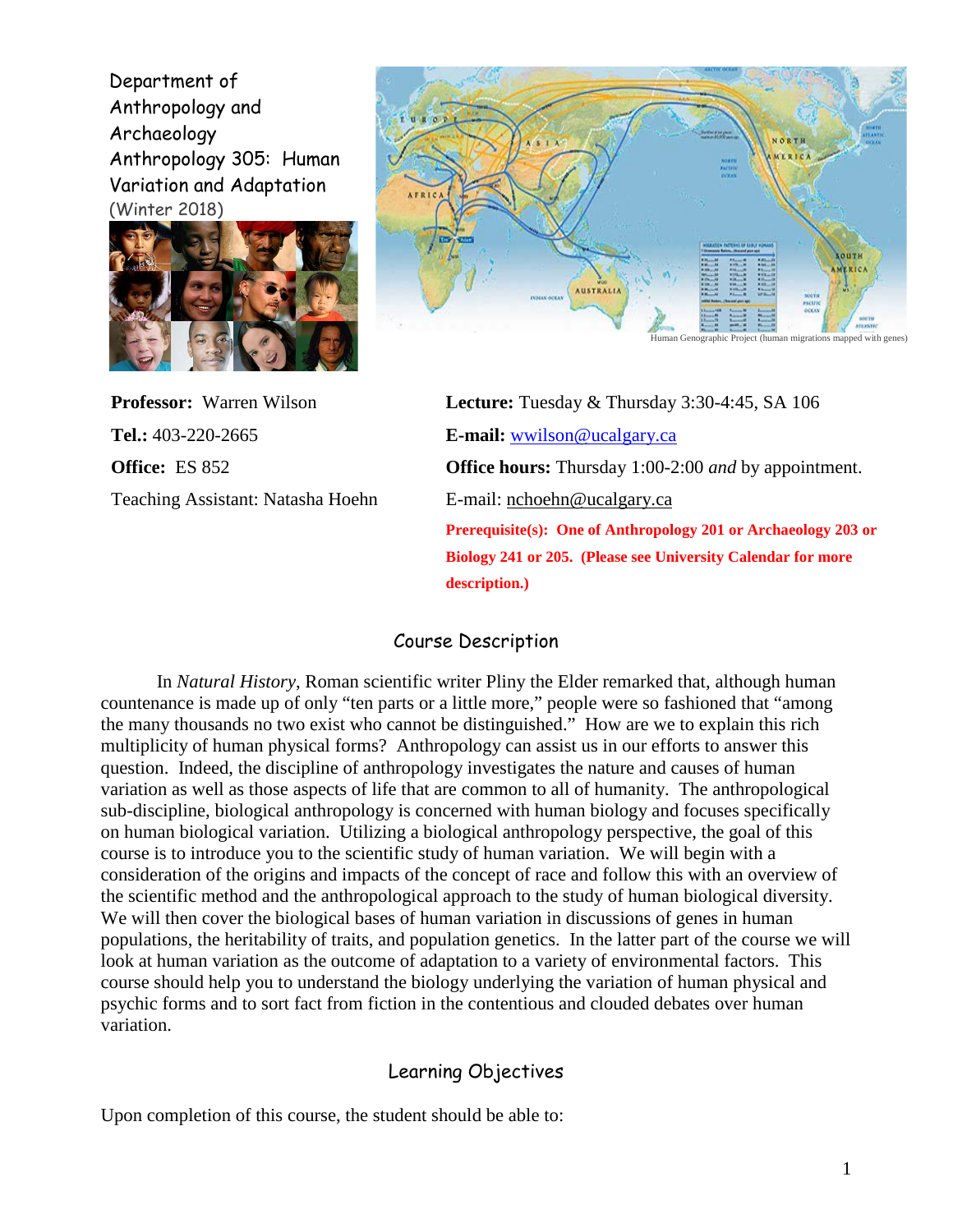- 1. describe the goals and methods of the humanities, social and natural sciences,
- 2. describe the history and current scientific understanding of the concept of race,
- 3. explain how a misunderstanding of human variation played a role in the Shoah  $\&$  eugenics,
- 4. describe sources of human phenotypic variation, in general,
- 5. describe the history and current scientific understanding of intelligence testing,
- 6. describe our current understanding of gender,
- 7. describe human adaptation to stress, including the 3 levels of adaptation,
- 8. describe our current understanding of variation in skin colour,
- 9. describe how humans adapt to cold  $&$  heat stress, undernutrition, and hypoxia,
- 10. describe how humans adapt to infectious disease,
- 11. describe how human population growth rates have changed,
- 12. *link the knowledge obtained in this course to their everyday life and events in the news*.

# Teaching Philosophy

In this course I do not seek to provide you with an intellectually safe space; rather I seek to challenge you with new ideas with which you will have to engage to reach your own conclusions. Students in my classrooms are encouraged to speak, write, listen, challenge and learn, without fear of censorship. That said, civility and mutual respect are vital to all of us, and freedom of expression does not mean the freedom to harass or threaten others. I consequently expect you to be engaged in evidence-based, rigorous debate, discussion, and even disagreement. At times, this may challenge you and even cause discomfort. Indeed, as we will consider some of the most horrific acts of inhumanity that have arisen due to human variation, such as murder, rape, and genocide, this course should be unsettling. Our consideration of such inhumanity is not gratuitous: a failure to understand the potential for such acts puts us at risk of repeating them.

# Course Conventions

**1. Lecture:**In order to meet the goals of the course you have to come regularly to class and ON TIME. Be prepared by reading what is assigned for the day. You are responsible for lecture material and any announcements concerning changes in schedule, etc. Please note that lectures are not a summary of the material presented in the text and that, on the balance, exam questions will be drawn from material emphasized in lecture. The use of computers, cell phones, or other personal electronic devices in the classroom is not permitted.

**2. Electronic Devices:** The use by students of computers, cell phones, or other personal electronic devices in the classroom is not permitted. *Why not?* This rule is based on research which finds that most students using a computer in the classroom attempt to multitask and students who are multitasking during class have less understanding and recall of what's being discussed. As well,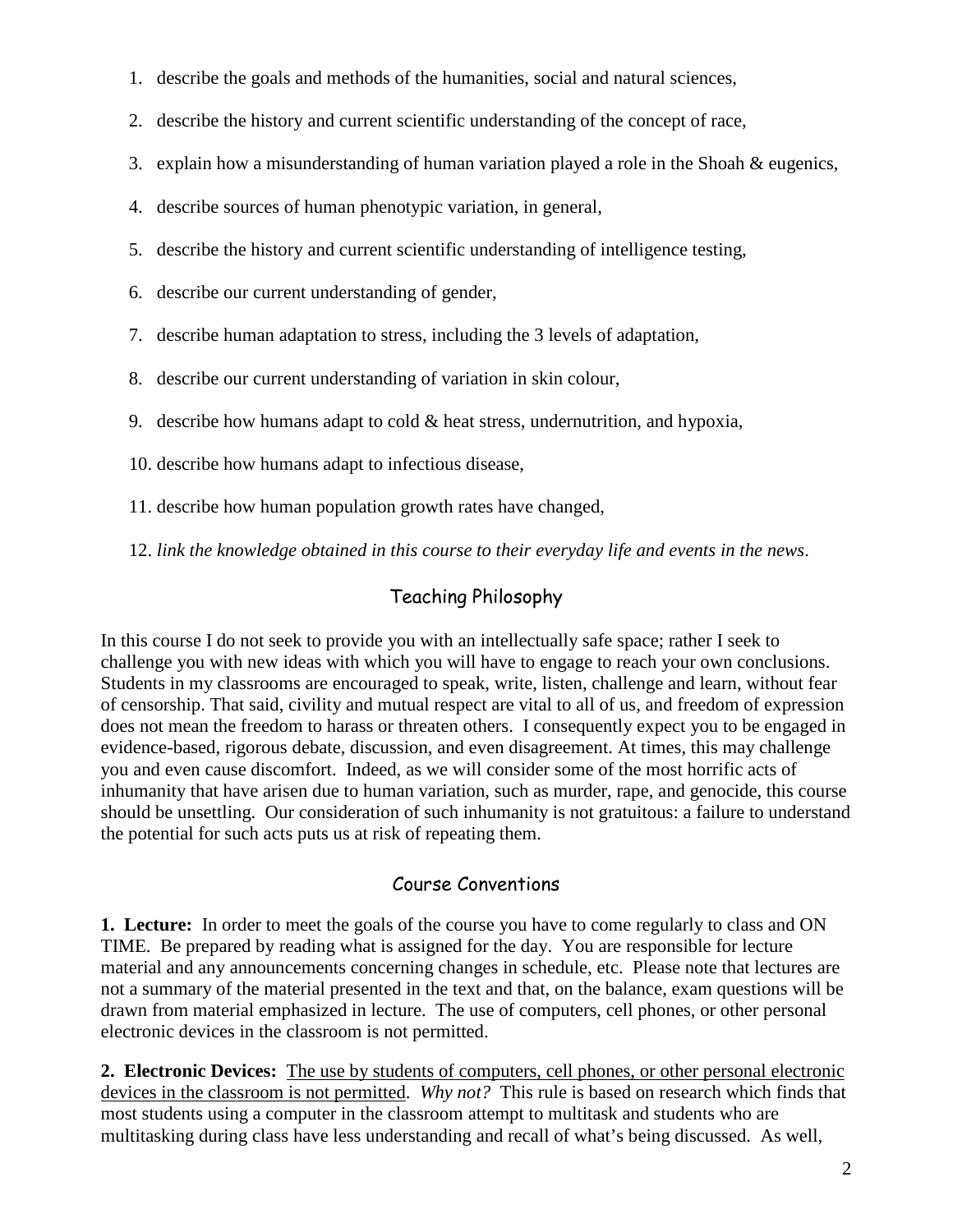students who are in direct view of a multitasking peer scored lower on a test compared with those who were not. Even when multitasking is blocked, researchers find that students who take notes on a computer generally perform worse than students who take notes by hand: laptop users are generally creating a transcript of the lecture, while those taking notes by hand were synthesizing the information. This is often apparent in my meetings with students who have used their computers to create an almost verbatim record of what I said in class, but are unable to grasp what I sought to convey.

**3. Prerequisites:** You must have a basic understanding of molecular genetics, the inheritance of simple (Mendelian) traits, evolutionary theory, and human evolution prior to taking this course. If you are concerned about this, please see me during the first week of classes.

**4. Reading:** reading assignments will be found both in the text book, Kormondy & Brown, 1998. *Fundamentals of Human Ecology*, the Taylor Family Digital Library main information desk on the first floor, and online in the "Course Documents" section of the class Desire2Learn website. In addition to the required readings, there are several recommended readings which are provided to enhance your knowledge of the subject in question. Keep in mind that *you are not finished with the reading assignment until you thoroughly understand it*. This will sometimes require you to read an assignment more than once. An effective way of ensuring comprehension is to read the assignment then go back through it and summarize its main points in your notebook.

**5. Evaluation**: You will be evaluated based on your performance on **three exams** (each with multiple choice and short answer sections) and **take-home, short-answer questions & writing assignments**. As well, I will frequently give brief, 5-minute, quizzes in class. These quizzes are designed to assess your understanding of the assigned readings. These quizzes will not affect your grade. Prior to each exam I will hand out a list of key terms and concepts that will be covered on the exams. In preparing for each exam, you should not define each key term in isolation; rather, define and understand it in relation to the other key terms within the context of the course.

*Grade Reappraisal*: Within two weeks of the date the exam/assignment is returned, students seeking reappraisal of examinations or assignments must submit a written response to me explaining the basis for reconsideration of their mark. I will reconsider the grade assigned and will then book a time with the student to discuss his or her work and rationale. It should be noted that a reconsidered mark may be raised, lowered, or remain the same.

*Deferred term work*: Requests to defer term work past the end of a term go through the Student Success Centre / Undergraduate Programs Office [\(http://www.ucalgary.ca/ssc/\)](http://www.ucalgary.ca/ssc/) and must be processed by the deadlines that are established in the University of Calgary Calendar. You can find the deferred term work form at [http://www.ucalgary.ca/registrar/forms\\_students.](http://www.ucalgary.ca/registrar/forms_students) You must submit these deferral forms to the Faculty of Arts Associate Dean (Students) through the Student Success Centre / Undergraduate Programs Office [\(http://www.ucalgary.ca/ssc/\)](http://www.ucalgary.ca/ssc/). To make an appointment with the Associate Dean, phone (403) 220-3580. Only the Associate Dean approves requests for deferrals which extend beyond the end of a term. Instructors are not involved in such decisions.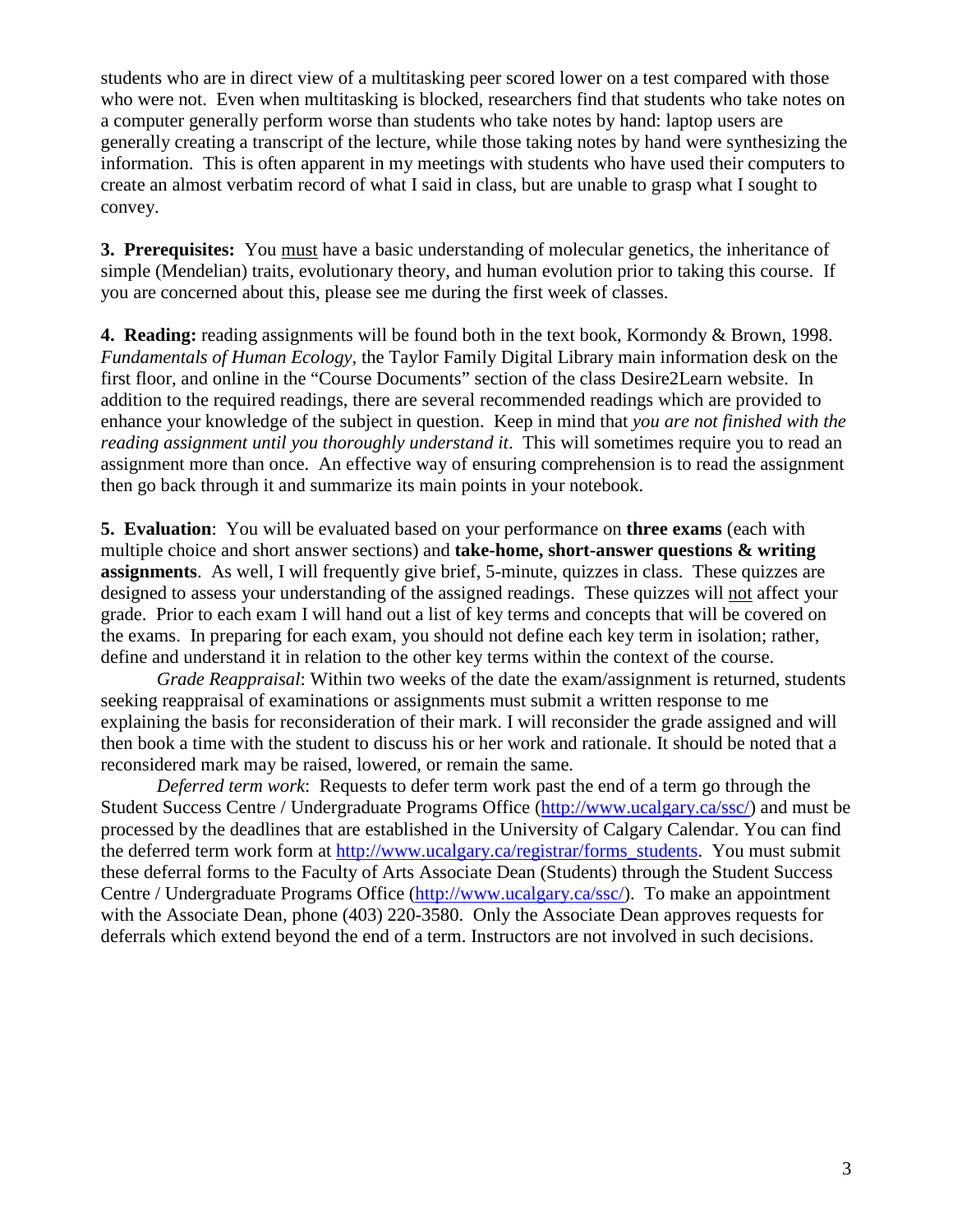| Your final grade will be calculated as follows:            |     |
|------------------------------------------------------------|-----|
| Exam $#1$ :                                                | 25% |
| Exam $#2$ :                                                | 30% |
| Exam $#3$ :                                                | 10% |
| Take-home, short-answer questions $\&$ writing assignments | 35% |

A passing grade is not required on any particular component for the student to pass the course as a whole; that is, a student may fail, for example, Exam #2 or any other component and, assuming their overall average percentage earned for the course is above 49, they will pass the course.

Letter grade assignment: At the end of the course, the numerical marks will be summed and a final letter grade will be assigned based on the following basis:

| Percentage range | Letter grade | Percentage range | Letter grade |
|------------------|--------------|------------------|--------------|
| 95 or higher     | $A+$         | 68-72            | C+           |
| 90-94            |              | 64-67            |              |
| 85-89            | A-           | 59-63            | $C-$         |
| 81-84            | B+           | 54-58            | D+           |
| 77-80            |              | $50 - 53$        |              |
| 73-76            | B-           | 49 or lower      |              |

Per the University of Calgary Calendar [\(http://www.ucalgary.ca/pubs/calendar/current/f-2.html\)](http://www.ucalgary.ca/pubs/calendar/current/f-2.html), an "A" is earned for "superior performance, showing comprehensive understanding of subject matter". Superior performance is, by definition, **extremely** rare. Somewhat more common is the grade of "B" which is earned for "clearly above average performance with knowledge of subject matter generally complete". Even more common is the grade of "C" which is earned for a "basic understanding of the subject matter". If you require clarification on letter grade assignments, please see me within the first two weeks of the semester. Keep in mind that, you have paid for the opportunity to learn, not a grade. As such, I do my utmost to ensure that you have the best learning opportunity possible in this course.

**6. Retrieving Assignments:** The Freedom of Information and Protection of Privacy (FOIP) legislation disallows the practice of having students retrieve assignments from a public place, e.g., outside an instructor's office or the Department main office. Term assignments must be returned to students individually, during class, or during the instructor's office hours; if a student is unable to pick up her/his assignment s/he may provide the instructor with a stamped, self-addressed envelope to be used for the return of the assignment.

**7. Office Hours:** I enjoy having visitors during my office hours and am happy to schedule additional times as necessary. These hours are yours and I encourage you to take advantage of them, whether you are having difficulty with some aspect of the course, or if you would like to discuss in greater detail something that was touched on in class.

**8. E-mail:** Students are encouraged to use the lectures and office hours to ask questions. For afterhours questions, the use of email is acceptable. When writing, please a) write 'ARKY 305' in the 'Subject' portion of the email and b) use proper grammar (Do not use text-message grammar). By identifying the subject of your email and writing a clear message, you will help me to reply more efficiently to your emails. I attempt to reply to all messages within four days and will generally not be able to do so on weekends or holidays.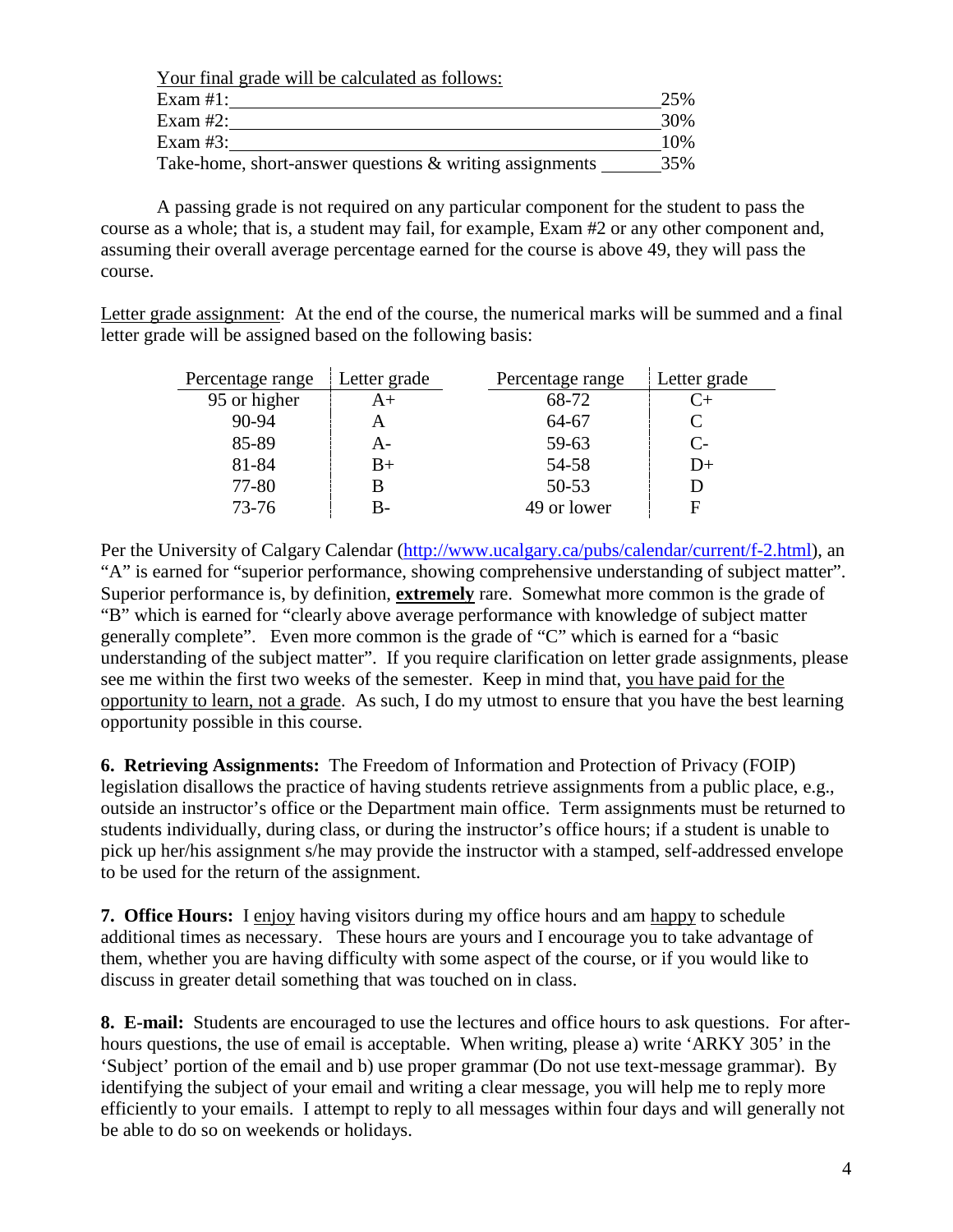# **Schedule<sup>1</sup>**

| <b>Class</b>   | <b>Date</b> |              | <b>Topic</b>                                    | Readings <sup>2</sup>                   |
|----------------|-------------|--------------|-------------------------------------------------|-----------------------------------------|
|                |             |              |                                                 | course syllabus, Understanding          |
|                |             |              |                                                 | Science; Kristof; Implicit              |
| $\mathbf{1}$   | Jan.        | 9            | course goals; why bother?                       | <b>Association Test-Race</b>            |
|                |             |              |                                                 | either Akpan or Wiesel; Marks;          |
|                |             |              |                                                 | Culotta.                                |
|                |             |              | Ways of knowing- humanities, social sciences,   | Optional: Lipstadt; Gladstone;          |
|                |             |              | natural sciences, humanities, science,          | Critchley; CBC hate crimes;             |
| $\overline{2}$ | Jan.        | 11           | anthropology; Morton                            | Weintraub.                              |
|                |             |              |                                                 | Appiah.                                 |
|                |             |              |                                                 | Optional: Bauer & Blumenthal;           |
| 3              | Jan.        | 16           | The race concept: origins                       | Milgram; SSRC; Amodio                   |
|                |             |              |                                                 | Race the Power of Illusion; U.<br>Utah. |
|                |             |              |                                                 | Optional: Barbujani et al;              |
| 4              | Jan.        | 18           | The race concept: origins                       | Disotell; Whitman                       |
|                |             |              | The race concept: Why do scientist reject it?;  | Rutherford.                             |
| 5              | Jan.        | 23           | Implications of race concept - The Shoah        | <b>Optional: Rosenberg</b>              |
|                |             |              | Genetic variation: human genetic diversity &    | Groopman (Decoding Destiny);            |
| 6              | Jan.        | 25           | sources of genetic variation                    | Lewis (Multifactorial Traits)           |
|                |             |              |                                                 | Mendelian Inheritance and Its           |
|                |             |              |                                                 | Exceptions                              |
|                |             |              |                                                 | Optional: Informed consent for          |
|                |             |              |                                                 | genetics testing; Epigenetics           |
|                |             |              |                                                 | 101; Epigenetics & 9/11, NPR -          |
|                |             |              | Patterns of Inheritance: simple & complex       | New Genetic Test; NPR- Ethics           |
| 7              | Jan.        | 30           | traits                                          | Genetic Tests.                          |
| 8              | Feb.        | $\mathbf{1}$ | Complex traits: IQ, intelligence & heritability | Jones (Calliban's Revenge)              |
| 9              | Feb.        | 6            | Complex traits: IQ, intelligence & heritability | Lewontin (Mental Traits)                |
| 10             | Feb.        | 8            | Exam #1                                         |                                         |
|                |             |              |                                                 | <b>Implicit Association Test-</b>       |
|                |             |              |                                                 | Gender; Fausto-Sterling (1993);         |
|                |             |              |                                                 | NOVA-How is sex determined?             |
|                |             |              |                                                 | Henig.                                  |
|                |             |              |                                                 | Optional: Graves; Fausto-               |
|                |             |              |                                                 | Sterling (2000), NPR - "What if         |
| 11             | Feb.        | 13           | Complex traits: sex & gender                    | your child"; Padawar; Minto.            |
|                |             |              |                                                 | Dreger; Sapolsky.                       |
| 12             | Feb.        | 15           | Complex traits: gender                          | <b>Optional: Green</b>                  |
| n/a            | Feb.        | 20 & 22      | <b>Reading Week</b>                             | - No Classes                            |
|                |             |              | Human population biology: origins, theory,      |                                         |
| 13             | Feb.        | 27           | levels of adaptation                            | $K & B3$ Ch. 1 & 6                      |
|                |             |              | Climatic stress & human variation: solar        |                                         |
| 14             | Mar.        | $\mathbf{1}$ | stress, thermal stress                          | Loomis; Jablonski                       |
|                |             |              | Climatic stress & human variation: thermal      |                                         |
| 15             | Mar.        | 6            | stress (cont.)                                  | K & B Pp. 131-149                       |

*continued on next page*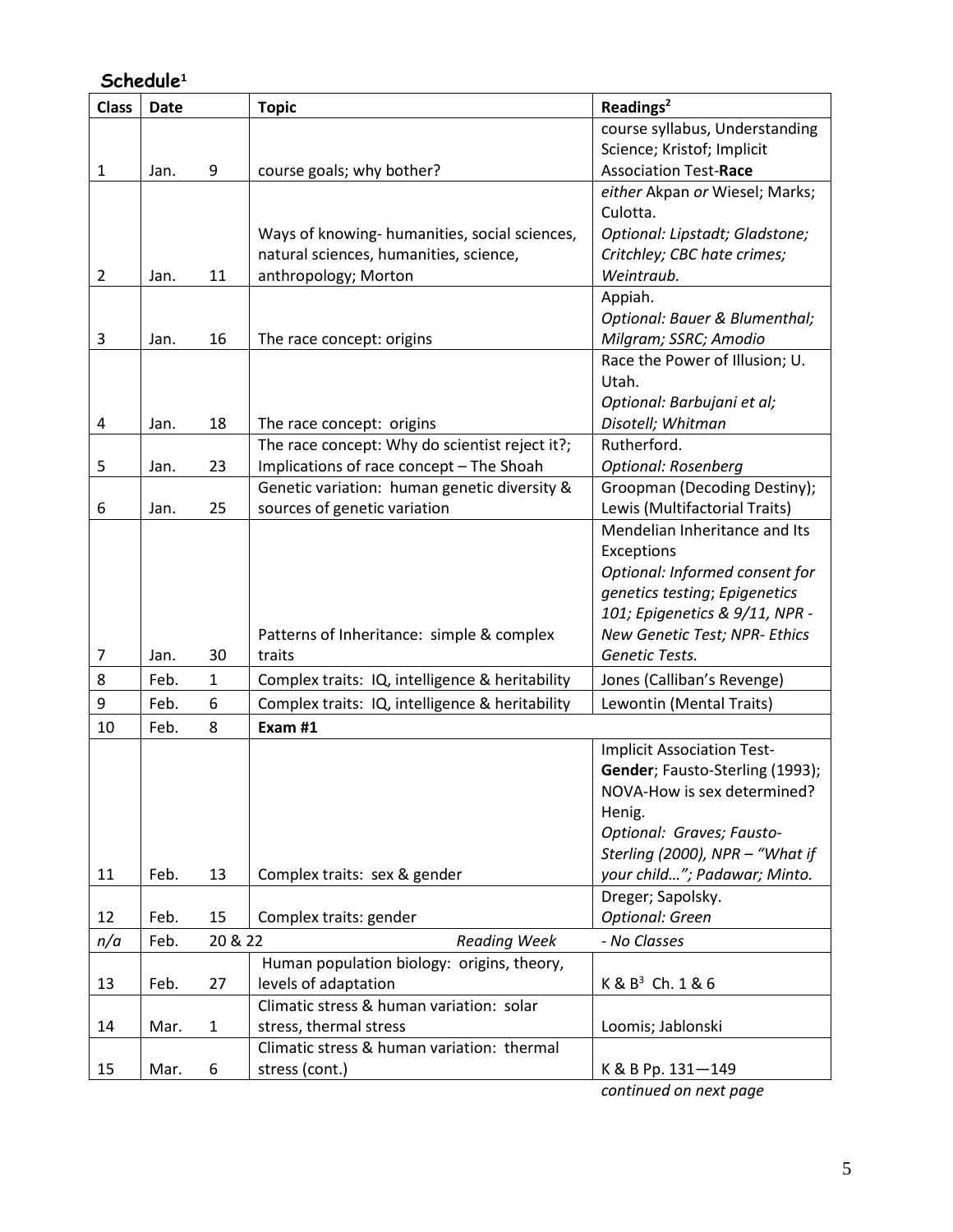|    |      |    | Climatic stress & human variation: thermal |                              |
|----|------|----|--------------------------------------------|------------------------------|
| 16 | Mar. | 8  | stress (cont.)                             | K & B Pp. 149-161            |
|    |      |    |                                            | K & B Pp. 186-202; Stunting; |
|    |      |    | Adaptation to malnutrition: dietary        | Wasting; UNICEF-WHO Child    |
| 17 | Mar. | 13 | requirements                               | malnutrition.                |
|    |      |    | Adaptation to malnutrition: variation in   | K & B Pp. 202-204; Brown &   |
| 18 | Mar. | 15 | susceptibility to starvation               | Konner; Got lactase?         |
| 19 | Mar. | 20 | Exam #2                                    |                              |
|    |      |    |                                            | K & B Pp. 162-173 & Hypoxia  |
| 20 | Mar. | 22 | Adaptation to Hypoxia                      | Handout (Beall's work)       |
|    |      |    |                                            | K & B pp. 204-224 & Orent    |
| 21 | Mar. | 27 | Adaptation to Infectious Disease           | (How plagues)                |
|    |      |    |                                            | Dugger & McNeil (Polio);     |
|    |      |    |                                            | Landsman (Polio)             |
| 22 | Mar. | 29 | Adaptation to Infectious Disease           | Optional: Fan et al. (2016)  |
|    |      |    | Population Ecology: terms & concepts in    |                              |
| 23 | Apr. | 3  | demography                                 | K & B Ch. 4                  |
|    |      |    | Population Ecology: terms & concepts in    |                              |
| 24 | Apr. | 5  | demography                                 | K & B Ch. 5                  |
| 25 | Apr. | 10 | Population Ecology: HIV & pop. growth rate | This American Life ("Words") |
| 26 | Apr. | 12 | Exam #3                                    |                              |

 $1$  The schedule of topics may change, but the exam dates will not change.

<sup>2</sup> For a detailed bibliography of the readings, please see the pages below. The reading assignments are subject to change should I find, during the present semester, more recent publications which better cover the topic considered. If this occurs, I will inform you at least 2 weeks prior to the relevant class. 3 K & B = Kormondy & Brown's *Fundamentals of Human Ecology*.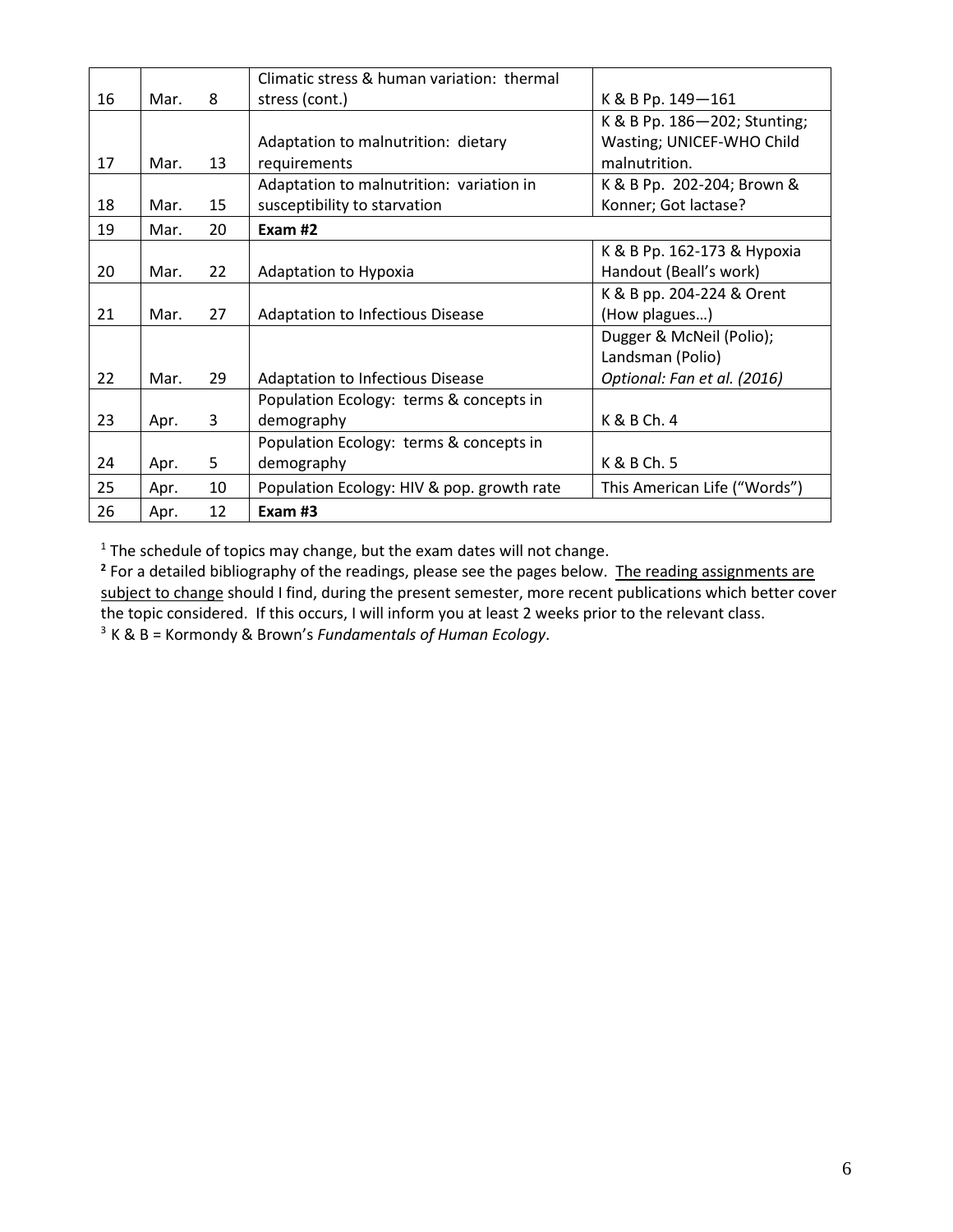# **Readings**

Some readings are available as pdfs on the Desire2Learn (D2L) website, some only in the McKimmie Library Reserve Reading, and others online. Note, this bibliography does NOT include readings from the Kormondy and Brown text.

Akpan, Uwem (2008) *Say You're One of Them*. Hachette Book Group. New York. (While the entire book is appropriate for this course, the reading assignment only covers the book's last chapter: "My Parent's Bedroom"). (pdf posted on D2L)

Amodio (2014) The neuroscience of prejudice and stereotyping. Nature Reviews Neuroscience 15:670–682 doi:10.1038/nrn3800 (*optional reading*)

Appiah, Kwame Anthony (2016) Colour. Mistaken Identities: Creed, Country, Color, Culture. The Reith Lectures. BBC. <http://www.bbc.co.uk/programmes/b080t63w> (43 minutes) Listen to both Dr. Appiah's talk and the question and answer session. If you'd prefer to read the lecture, a transcript of his talk can be found on D2L.

Barbujani et al. (1997) An apportionment of human DNA diversity. Proceedings of the National Academy of Sciences 94:4516-4519. <http://www.ncbi.nlm.nih.gov/pmc/articles/PMC20754/> (*optional reading*)

Bauer (2006) On the Holocaust and Other Genocides. United States Holocaust Memorial Museum. <http://www.ushmm.org/m/pdfs/20070215-bauer.pdf> (*optional reading*)

Blumenthal (2009) How Might Another Holocaust be Prevented. United States Holocaust Memorial Museum.<http://www.js.emory.edu/BLUMENTHAL/Hol%20Prevention.htm> (*optional reading*)

Brown, P.J. and M. Konner. 1987. An anthropological perspective on obesity. *Annals of the New York Academy of Sciences.* Vol. 499. Pp. 29-46. <http://onlinelibrary.wiley.com.ezproxy.lib.ucalgary.ca/doi/10.1111/j.1749-6632.1987.tb36195.x/pdf>

CBC. 2004. Indepth: Hate Crimes – What is a hate crime? <http://www.cbc.ca/news/canada/story/2011/06/15/f-hate-crimes.html> (*optional reading*)

Critchley, S (2014) The Dangers of Certainty: A Lesson From Auschwitz. The New York Times [\(http://opinionator.blogs.nytimes.com/2014/02/02/the-dangers-of](http://opinionator.blogs.nytimes.com/2014/02/02/the-dangers-of-certainty/?_php=true&_type=blogs&src=me&ref=general&_r=0)[certainty/?\\_php=true&\\_type=blogs&src=me&ref=general&\\_r=0](http://opinionator.blogs.nytimes.com/2014/02/02/the-dangers-of-certainty/?_php=true&_type=blogs&src=me&ref=general&_r=0) ) Note, the video described can be seen here<https://www.youtube.com/watch?v=wXwj4jMnWZg>. I have also placed the transcript for this video in the "Readings" section of D2L). (*optional reading*)

Culotta, E. 2012. Roots of Racism. Science. 336:825-827. ((The easiest way to locate this article is to paste the article title into the library search box at [http://library.ucalgary.ca/.](http://library.ucalgary.ca/) Alternatively, the direct link is [http://science.sciencemag.org.ezproxy.lib.ucalgary.ca/content/336/6083/825\)](http://science.sciencemag.org.ezproxy.lib.ucalgary.ca/content/336/6083/825).)

Disotell (2000) Human genomic variation. Genome Biology 1(5):comment2004.1–2004.2. <http://genomebiology.biomedcentral.com/articles/10.1186/gb-2000-1-5-comment2004> (*optional reading*)

Dreger, Alice 2011. Is Anatomy Destiny? *Ted.com* [http://www.ted.com/talks/lang/en/alice\\_dreger\\_is\\_anatomy\\_destiny.html](http://www.ted.com/talks/lang/en/alice_dreger_is_anatomy_destiny.html)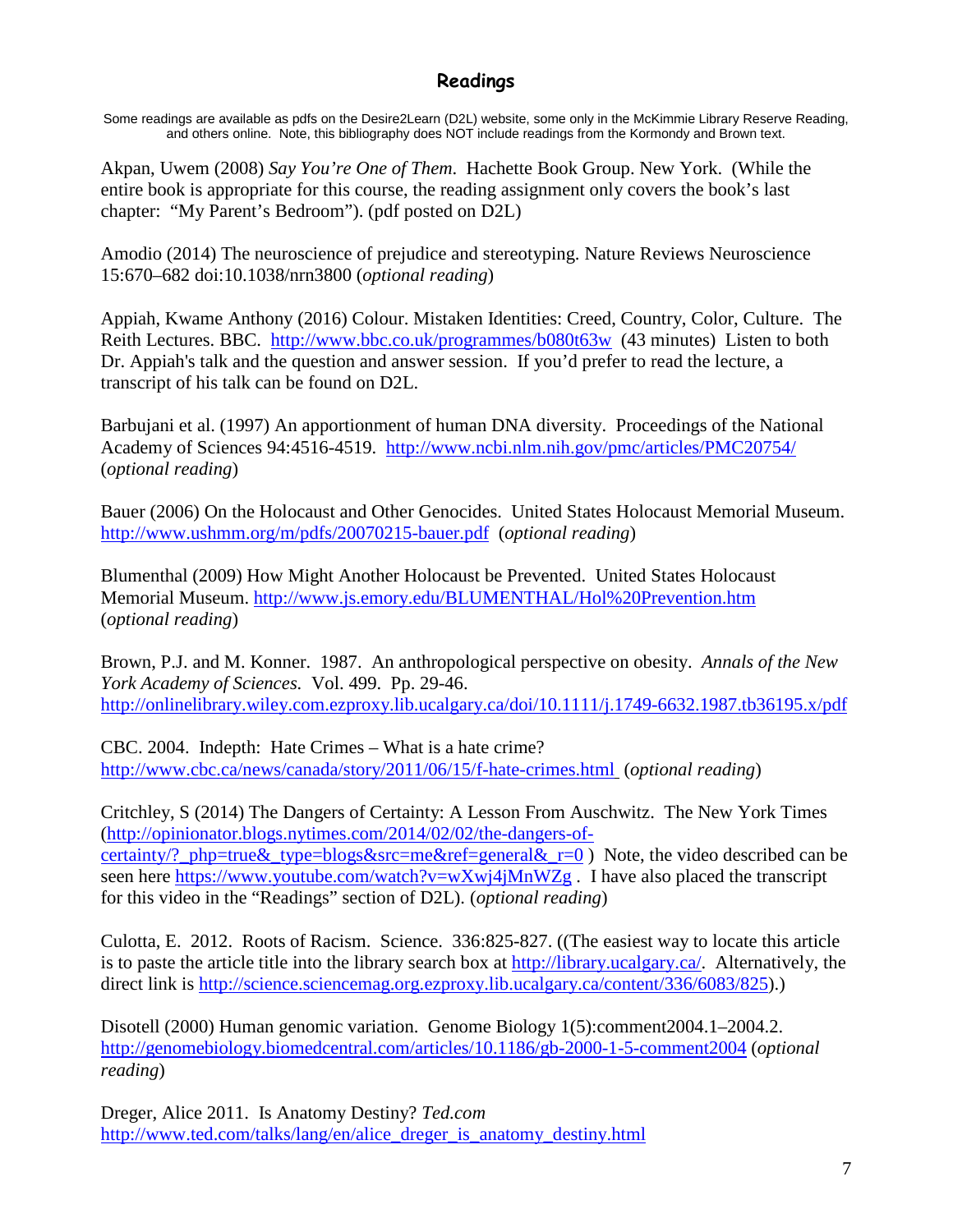Dugger and McNeil 2006. On the brink: Polio – A fragile immunity – Rumor, fear, and fatigue hinder final push to end polio. New York Times (20 March 2006) <http://www.nytimes.com/2006/03/20/international/asia/20polio.html?pagewanted=all>

Epigenetics 101: a beginner's guide (2014).

[https://www.theguardian.com/science/occams-corner/2014/apr/25/epigenetics-beginners-guide-to](https://www.theguardian.com/science/occams-corner/2014/apr/25/epigenetics-beginners-guide-to-everything)[everything](https://www.theguardian.com/science/occams-corner/2014/apr/25/epigenetics-beginners-guide-to-everything) (*optional reading*)

Epigenetics & 9/11- Rachel Yehudah (2014) How Trauma and Resilience Cross Generations. http://www.onbeing.org/program/rachel-yehuda-how-trauma-and-resilience-cross-generations/7786 (*optional podcast*)

Erhlich and Holm 1964. A biological view of race. In *The Concept of Race* Ashley Montagu, editor. Collier Books, London: pp. 154-179. (pdf posted on D2L)

Fan et al. (2016) Going global by adapting local: a review of recent human adaptation. Science 354:54-59 (*optional reading*)

Fausto-Sterling. 1993. The five sexes. *The Sciences*. March/April 1993. [http://www.fd.unl.pt/docentes\\_docs/ma/TPB\\_MA\\_5937.pdf](http://www.fd.unl.pt/docentes_docs/ma/TPB_MA_5937.pdf) or [http://ezproxy.lib.ucalgary.ca:2048/login?url=http://search.ebscohost.com/login.aspx?direct=true&d](http://ezproxy.lib.ucalgary.ca:2048/login?url=http://search.ebscohost.com/login.aspx?direct=true&db=a9h&AN=9305215658&site=ehost-live) [b=a9h&AN=9305215658&site=ehost-live](http://ezproxy.lib.ucalgary.ca:2048/login?url=http://search.ebscohost.com/login.aspx?direct=true&db=a9h&AN=9305215658&site=ehost-live) (select PDF Full Text on the left side of the page)

Fausto-Sterling. 2000. The five sexes, revisited. *The Sciences.* July/August 2000. <http://www.aissg.org/PDFs/Five-Sexes-Revisited-2000.pdf>(*optional reading*)

Gladstone, R (2014) 26 Percent of World's Adults Are Anti-Semitic, Survey Finds. *The New York Times* [http://www.nytimes.com/2014/05/14/world/26-percent-of-worlds-adults-are-anti-semitic](http://www.nytimes.com/2014/05/14/world/26-percent-of-worlds-adults-are-anti-semitic-survey-finds.html)[survey-finds.html](http://www.nytimes.com/2014/05/14/world/26-percent-of-worlds-adults-are-anti-semitic-survey-finds.html) (*optional reading*)

Got lactase? (2007) Understanding Evolution. University of California Museum of Paleontology. [http://evolution.berkeley.edu/evolibrary/news/070401\\_lactose](http://evolution.berkeley.edu/evolibrary/news/070401_lactose)

Graves, J (2014) Sex, genes, the Y chromosome and the future of men. *The Conversation.* <http://theconversation.com/sex-genes-the-y-chromosome-and-the-future-of-men-32893> (*optional reading*)

Green, L (2014) 51 Pretty Shocking Facts That Make Things Harder For Every Woman You Have Ever Met. [http://www.upworthy.com/51-pretty-shocking-facts-that-make-things-harder-for-every](http://www.upworthy.com/51-pretty-shocking-facts-that-make-things-harder-for-every-woman-you-have-ever-met?c=reccon1)[woman-you-have-ever-met?c=reccon1](http://www.upworthy.com/51-pretty-shocking-facts-that-make-things-harder-for-every-woman-you-have-ever-met?c=reccon1) (*optional video*)

Groopman, Jerome 1998. Decoding Destiny. *New Yorker.* Februrary 9, 1998. Pp. 42-47. <http://jeromegroopman.com/ny-articles/DecodingDestiny-BRCA-020998.pdf>

Henig, Robin M. 2017. How Science Is Helping Us Understand Gender. National Geographic Magazine. [https://www.nationalgeographic.com/magazine/2017/01/how-science-helps-us](https://www.nationalgeographic.com/magazine/2017/01/how-science-helps-us-understand-gender-identity/)[understand-gender-identity/](https://www.nationalgeographic.com/magazine/2017/01/how-science-helps-us-understand-gender-identity/)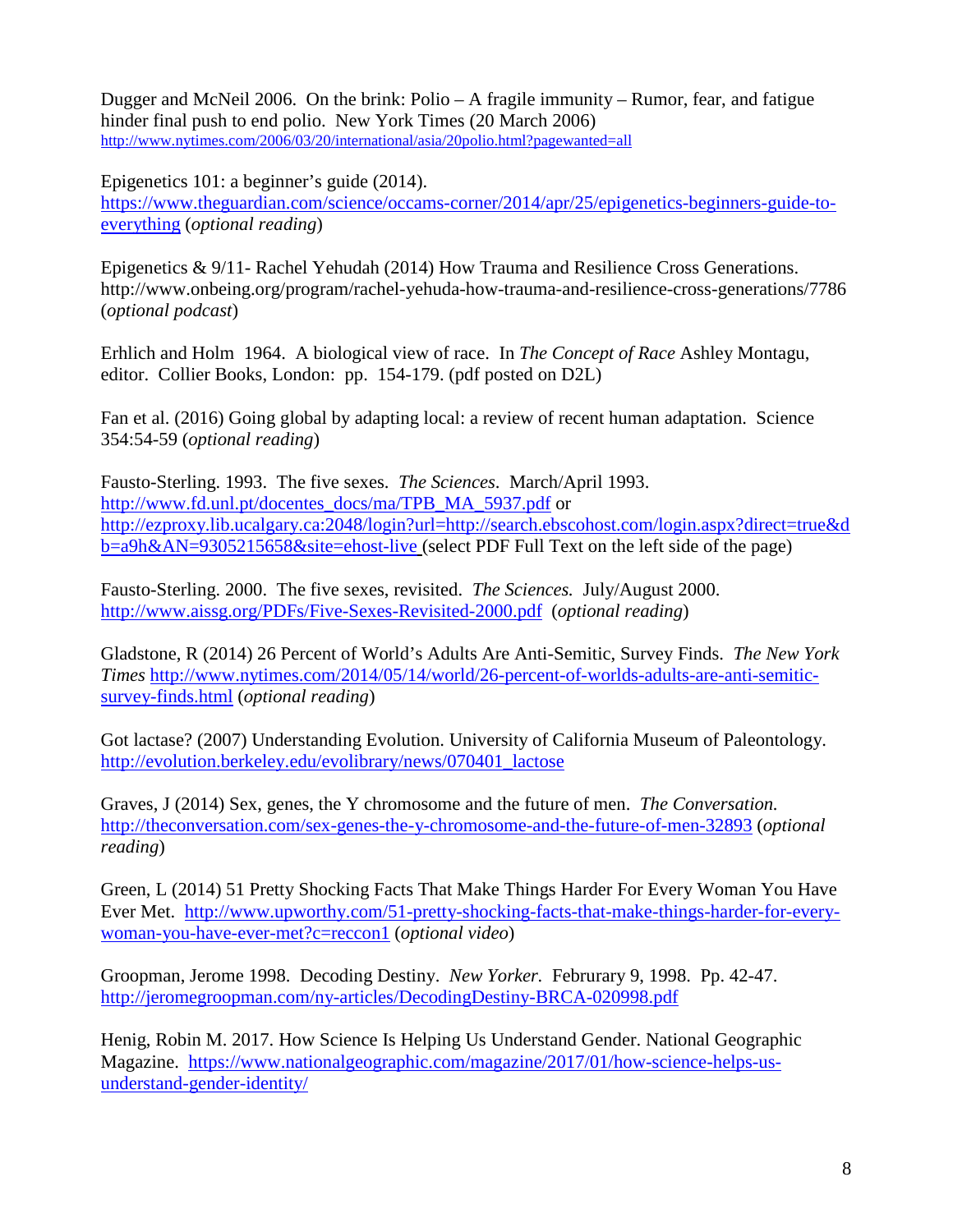Huntington's Disease (2004) Venezuelan kindreds reveal that genetic and environmental factors modulate Huntington's disease age of onset. *Proceedings of the National Academy of Sciences* 101(10):3498-3503. (The easiest way to locate this article is to paste the title into the library search box at [http://library.ucalgary.ca/.](http://library.ucalgary.ca/))

Implicit Association Test- **Race**. <https://implicit.harvard.edu/implicit/canada/takeatest.html> Read the text on this page, then click "I wish to proceed." On the next page, click the blue box which says "Race". Read the instructions and proceed. ONLY YOU WILL SEE YOUR RESULTS. I may ask you some general questions about what you thought of the test, but will never seek to determine what the test told you about your views on race.

Implicit Association Test- **Gender**. <https://implicit.harvard.edu/implicit/canada/takeatest.html> Read the text on this page, then click "I wish to proceed." On the next page, click the blue box which says "Gender". Read the instructions and proceed. ONLY YOU WILL SEE YOUR RESULTS. I may ask you some general questions about what you thought of the test, but will never seek to determine what the test told you about your views on gender.

Informed consent for genetic testing- Presymptomatic Huntington disease testing <http://geneticslab.emory.edu/documents/informed-consent/huntington-disease-consent-form.pdf> (*optional reading*)

Jablonski, NG (2010) The Naked Truth. *Scientific American*. p. 42-29. [http://adamoliverbrown.com/wp-content/uploads/2015/02/2010\\_EvolutionOfHairlessness.pdf](http://adamoliverbrown.com/wp-content/uploads/2015/02/2010_EvolutionOfHairlessness.pdf)

Jones, Steve. 1993. Caliban's Revenge. In *The Language of Genes.* Anchor Books, NY. Pp. 182- 196. (pdf posted on D2L)

Kristof, Nicholas D 2009. Learning How to Think, *New York Times*, 26 March. http://www.nytimes.com/2009/03/26/opinion/26Kristof.html? $r=0$ 

Landsman, K (2014) Polio whack-a-mole. *Aeon* [http://aeon.co/magazine/health/how-anti-vaxxers](http://aeon.co/magazine/health/how-anti-vaxxers-fuel-the-spread-of-polio/)[fuel-the-spread-of-polio/](http://aeon.co/magazine/health/how-anti-vaxxers-fuel-the-spread-of-polio/)

Lewis, Ricki. 2006. Multifactorial Traits. In *Human Genetics*. McGraw-Hill.

Lewontin, Richard. 1982. Mental Traits. In. *Human Diversity*. WH Freeman, New York. Chapter 7. (pdf posted on D2L)

Lipstadt, D (2014) Why Jews are Worried. *The New York Times* [http://www.nytimes.com/2014/08/21/opinion/deborah-e-lipstadt-on-the-rising-anti-semitism-in](http://www.nytimes.com/2014/08/21/opinion/deborah-e-lipstadt-on-the-rising-anti-semitism-in-europe.html?action=click&contentCollection=Opinion&module=RelatedCoverage®ion=Marginalia&pgtype=article)[europe.html?action=click&contentCollection=Opinion&module=RelatedCoverage&region=Margin](http://www.nytimes.com/2014/08/21/opinion/deborah-e-lipstadt-on-the-rising-anti-semitism-in-europe.html?action=click&contentCollection=Opinion&module=RelatedCoverage®ion=Marginalia&pgtype=article) [alia&pgtype=article](http://www.nytimes.com/2014/08/21/opinion/deborah-e-lipstadt-on-the-rising-anti-semitism-in-europe.html?action=click&contentCollection=Opinion&module=RelatedCoverage®ion=Marginalia&pgtype=article) (*optional reading*)

Loomis, WF. 1970. Rickets. *Scientific American* Vol. 223. June. Pp. 77-91. (pdf posted on D2L)

Marks, Jonathan 1994. Black, White, Other. *Natural History*. Pp. 32-35. [http://ezproxy.lib.ucalgary.ca:2048/login?url=http://search.ebscohost.com/login.aspx?direct=true&d](http://ezproxy.lib.ucalgary.ca:2048/login?url=http://search.ebscohost.com/login.aspx?direct=true&db=a9h&AN=9412070267&site=ehost-live) [b=a9h&AN=9412070267&site=ehost-live](http://ezproxy.lib.ucalgary.ca:2048/login?url=http://search.ebscohost.com/login.aspx?direct=true&db=a9h&AN=9412070267&site=ehost-live)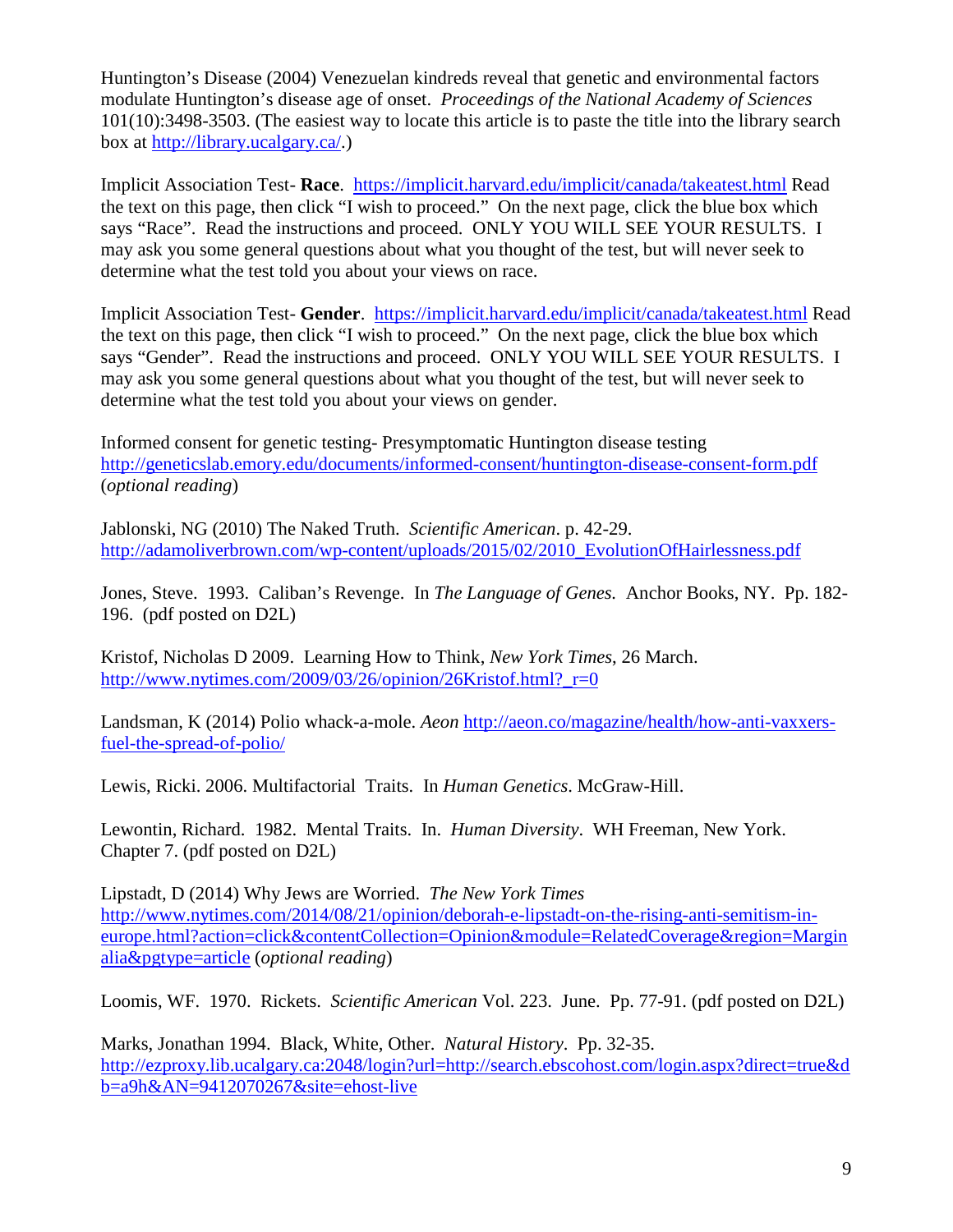Mendelian Inheritance and Its Exceptions (2008)

[https://www.glowm.com/section\\_view/heading/Mendelian%20Inheritance%20and%20Its%20Exce](https://www.glowm.com/section_view/heading/Mendelian%20Inheritance%20and%20Its%20Exceptions/item/342) [ptions/item/342](https://www.glowm.com/section_view/heading/Mendelian%20Inheritance%20and%20Its%20Exceptions/item/342) As I expect you to already understand types of Mendelian inheritance, focus here on the section "exceptions to Mendelian inheritance".

Milgram, S (1973) The Perils of Obedience. Harper's Magazine 247:62-78 (The easiest way to locate this article is to paste the title into the library search box at [http://library.ucalgary.ca/.](http://library.ucalgary.ca/) Alternatively, the direct link is

[http://ezproxy.lib.ucalgary.ca/login?url=http://search.proquest.com/docview/1301539341?accountid](http://ezproxy.lib.ucalgary.ca/login?url=http://search.proquest.com/docview/1301539341?accountid=9838) [=9838](http://ezproxy.lib.ucalgary.ca/login?url=http://search.proquest.com/docview/1301539341?accountid=9838) (*optional reading*)

Minto et al. 2003. The effect of clitoral surgery on sexual outcome. The Lancet. 361:1252- 1257. DOI: 10.1016/S0140-6736(03)12980-7 (78 (The easiest way to locate this article is to paste the title into the library search box at [http://library.ucalgary.ca/\)](http://library.ucalgary.ca/) (*optional reading*)

NOVA. How is sex determined? <http://www.pbs.org/wgbh/nova/body/how-sex-determined.html>

NPR 2011. New Genetic Test Screens Would-Be Parents <http://www.npr.org/2011/01/13/132908098/new-gene-test-screens-nearly-500-childhood-diseases>

NPR 2011. The Ethics Of Genetic Tests For Would-Be Parents. <http://www.npr.org/2011/01/13/132908943/The-Ethics-Of-Genetic-Screening-For-Parents?ps=rs>

NPR 2011. What If Your Child Says, 'I'm In The Wrong Body'? <http://www.npr.org/2011/12/26/144156917/transgender-kids>

Orent, W (2014) How plagues really work. *Aeon* [http://aeon.co/magazine/health/the-next](http://aeon.co/magazine/health/the-next-pandemic-will-not-erupt-from-the-rainforest/)[pandemic-will-not-erupt-from-the-rainforest/](http://aeon.co/magazine/health/the-next-pandemic-will-not-erupt-from-the-rainforest/)

Padawer, R (2012) What's So Bad About a Boy Who Wants to Wear a Dress? *The New York Times* [http://www.nytimes.com/2012/08/12/magazine/whats-so-bad-about-a-boy-who-wants-to-wear-a](http://www.nytimes.com/2012/08/12/magazine/whats-so-bad-about-a-boy-who-wants-to-wear-a-dress.html?pagewanted=all&_r=0)[dress.html?pagewanted=all&\\_r=0](http://www.nytimes.com/2012/08/12/magazine/whats-so-bad-about-a-boy-who-wants-to-wear-a-dress.html?pagewanted=all&_r=0) (*optional reading*)

Rosenberg et al. (2002) Genetic structure of human populations. Science 298:2381-2385. DOI: 10.1126/science.1078311 [http://www](http://www-leland.stanford.edu/%7Ehuatang/gene244/readings/Science%202002%20Rosenberg.pdf)[leland.stanford.edu/~huatang/gene244/readings/Science%202002%20Rosenberg.pdf](http://www-leland.stanford.edu/%7Ehuatang/gene244/readings/Science%202002%20Rosenberg.pdf) (*optional reading*)

Rutherford, Adam. 2016. A Brief History of Everyone Who Ever Lived. Weidenfeld & Nicholson, London, UK. Chapter 4: The End of Race, Pp. 209-267.

Sapolsky, Robert M. 1997. The Trouble with Testosterone. In: *The Trouble With Testosterone and Other Essays on the Biology of the Human Predicament.* Simon & Schuster, NY. Pp. 147-159. (pdf posted on D2L)

Special Pathogens Branch. 2010. Ebola hemorrhagic fever information packet. Centers for Disease Control and Prevention. Atlanta, GA.

http://www.cdc.gov/ncidod/dvrd/spb/mnpages/dispages/Fact\_Sheets/Ebola\_Fact\_Booklet.pdf <http://www.cdc.gov/vhf/ebola/outbreaks/guinea/index.html>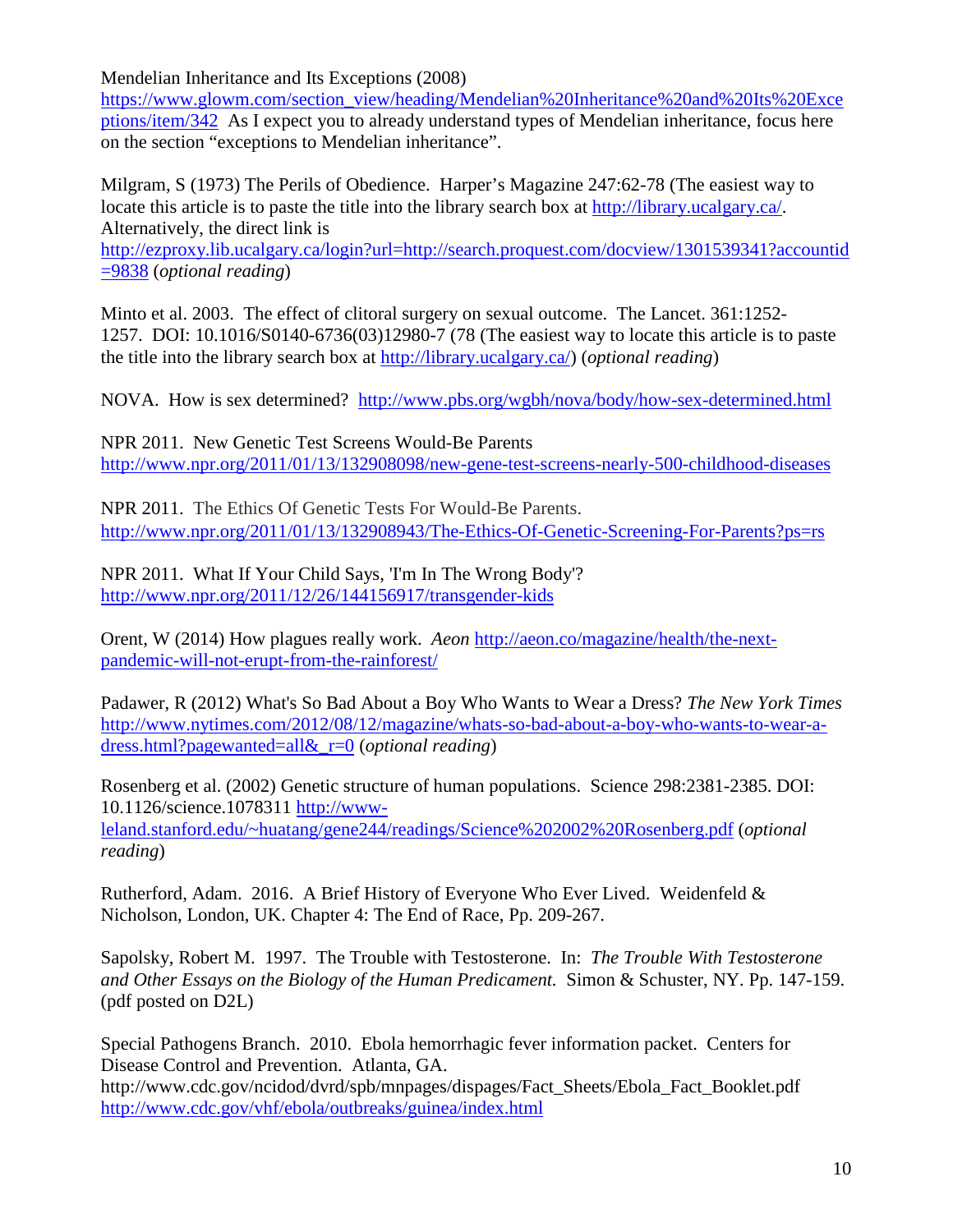SSRC (2005) Is race real?<http://raceandgenomics.ssrc.org/> (*optional reading*)

Stunting (2016). WHO. Read the text *and watch* the 5 minute video "Chapter 1. Stunted growth: what is it?" [http://www.who.int/nutrition/healthygrowthproj\\_stunted\\_videos/en/](http://www.who.int/nutrition/healthygrowthproj_stunted_videos/en/)

Talenti and Goldstein. 2006. Genomics meets HIV-1. *Nature Reivews Microbiology*. 4:865-873. (The easiest way to locate this article is to paste *Nature Reivews Microbiology* into the library search box at [http://library.ucalgary.ca/.](http://library.ucalgary.ca/)) (*optional reading*)

This American Life (Podcast) 2002. "Words" [http://www.thisamericanlife.org/radio](http://www.thisamericanlife.org/radio-archives/episode/204/81-Words)[archives/episode/204/81-Words](http://www.thisamericanlife.org/radio-archives/episode/204/81-Words) . If you'd prefer to read the transcript, it is here <http://www.thisamericanlife.org/radio-archives/episode/204/transcript>

Understanding Science (2016) University of California Museum of Paleontology. *Begin with this page:* [http://undsci.berkeley.edu/article/0\\_0\\_0/%3C?%20echo%20\\$baseURL;%20?%3E/intro\\_01](http://undsci.berkeley.edu/article/0_0_0/%3C?%20echo%20$baseURL;%20?%3E/intro_01) *and proceed through all of the following pages:* Understanding Science: Discovery: The spark for science; A science checklist; Science aims to explain and understand; Science works with testable ideas; Science relies on evidence; Science is embedded in the scientific community; Scientific ideas lead to ongoing research; Participants in science behave scientifically; Beyond physics, chemistry, and biology; Science in disguise; Science has limits: A few things that science does not do; Science in sum.)

UNICEF-WHO Child Malnutrition [http://apps.who.int/gho/data/node.wrapper.nutrition-](http://apps.who.int/gho/data/node.wrapper.nutrition-2016&showonly=nutrition)[2016&showonly=nutrition](http://apps.who.int/gho/data/node.wrapper.nutrition-2016&showonly=nutrition) Joint child malnutrition estimates 2016 (UNICEF-WHO-WB) Here, familiarize yourself with rates and patterns of stunting and wasting. Before looking at this site, complete the "Stunting" and "Wasting" assigned readings & video.

U. Utah (2013). Learn Genetics. Making SNPs Make Sense (view all sections in both What is a SNP? and What is a Haplotype?). http://learn.genetics.utah.edu/content/precision/snips/ Wasting. [https://www.unicef.org/progressforchildren/2007n6/index\\_41505.htm](https://www.unicef.org/progressforchildren/2007n6/index_41505.htm) Here, you need only concern yourself with the definition of wasting. It's found in the second paragraph and is only 3 sentences.

Weintraub (2016) Is everybody a racist? Aeon. [https://aeon.co/essays/unconscious-racism-is](https://aeon.co/essays/unconscious-racism-is-pervasive-starts-early-and-can-be-deadly)[pervasive-starts-early-and-can-be-deadly](https://aeon.co/essays/unconscious-racism-is-pervasive-starts-early-and-can-be-deadly)

Whitman (2016) Why the Nazis studied American race laws for inspiration. Aeon. <https://aeon.co/ideas/why-the-nazis-studied-american-race-laws-for-inspiration>

Wiesel, Elie. 1958. *Night*. Bantam Books. New York. (pages 1 - 43) (The pdf is posted on D2L. The entire book can be found online here: [http://static1.1.sqspcdn.com/static/f/523476/26270953/1432918801417/eliewiesel](http://static1.1.sqspcdn.com/static/f/523476/26270953/1432918801417/eliewiesel-nightfulltext_3_26_2014_3_23_04_pm.pdf?token=YuTRiv7WyhCkEc4Kpyhog4JMm3c%3D)nightfulltext 3 26 2014 3 23 04 pm.pdf?token=YuTRiv7WyhCkEc4Kpyhog4JMm3c%3D. As well, our library has several print copies of this book.)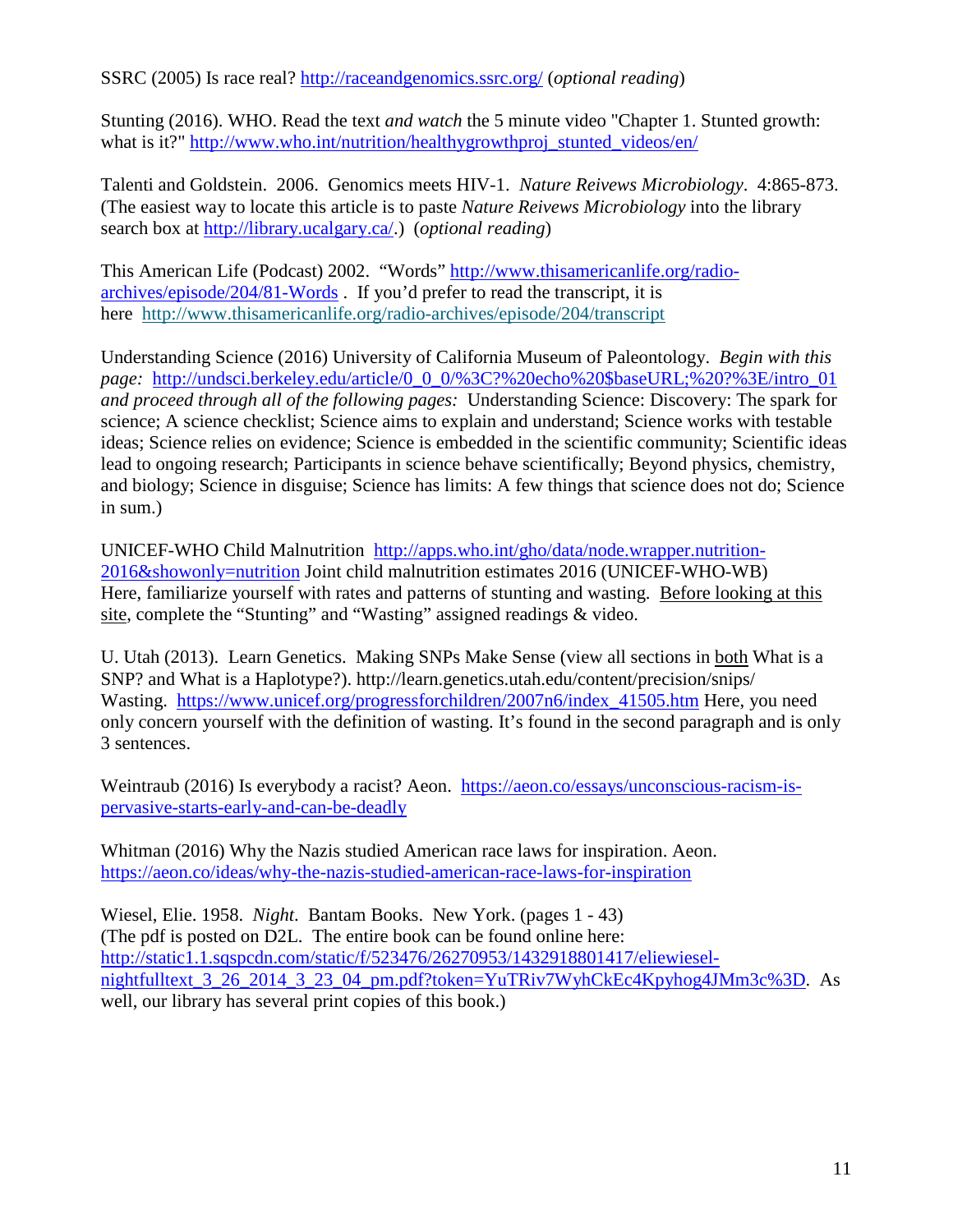**Human research:** Students will be not be expected to conduct research on themselves or others in this course.

**Supplemental fees:** There are no mandatory supplemental fees for this course.

### **Freedom of Information and Protection of Privacy Act**

The University of Calgary is committed to protecting the privacy of individuals who work and study at the University or who otherwise interact with the University in accordance with the standards set out in the Freedom of Information and Protection of Privacy Act.

Please refer to the following link for detailed information: <http://www.ucalgary.ca/legalservices/foip/foip-hia>

### **Academic Misconduct**

Academic dishonesty is an unacceptable activity at the University of Calgary and students are **strongly advised** to read the Student Misconduct section of the University Calendar. Quite often, students are unaware of what constitutes academic dishonesty or plagiarism. The most common are:

- 1) Presenting another student's work as your own
- 2) Presenting an author's work or ideas as you own without proper referencing
- 3) Using work completed for another course

This activity will not be tolerated and students conducting themselves in this manner will be dealt with according to the procedures outlined in the University Calendar.

For detailed information on what constitutes academic misconduct, please refer to the following link:

<http://www.ucalgary.ca/pubs/calendar/current/k-2-1.html>

# **Plagiarism**

Plagiarism involves submitting or presenting work as if it were the student's own work when it is not. Any ideas or materials taken from another source written, electronic, or oral must be fully and formally acknowledged. Plagiarism includes but is not limited to:

(a) The work submitted or presented was done, in whole or in part, by an individual other than the one submitting or presenting the work (this includes having another impersonate the student or otherwise substituting the work of another for one's own in an examination or test),

(b) Parts of the work are taken from another source without reference to the original author,

(c) The whole work (e.g., an essay) is copied from another source, and/or,

(d) A student submits or presents work in one course which has also been submitted in another course (although it may be completely original with that student) without the knowledge of or prior agreement of the instructor involved.

While it is recognized that scholarly work often involves reference to the ideas, data and conclusions of other scholars, intellectual honesty requires that such references be explicitly and clearly noted. Plagiarism is an extremely serious academic offence. It is recognized that clause (d) does not prevent a graduate student incorporating work previously done by him or her in a thesis or dissertation.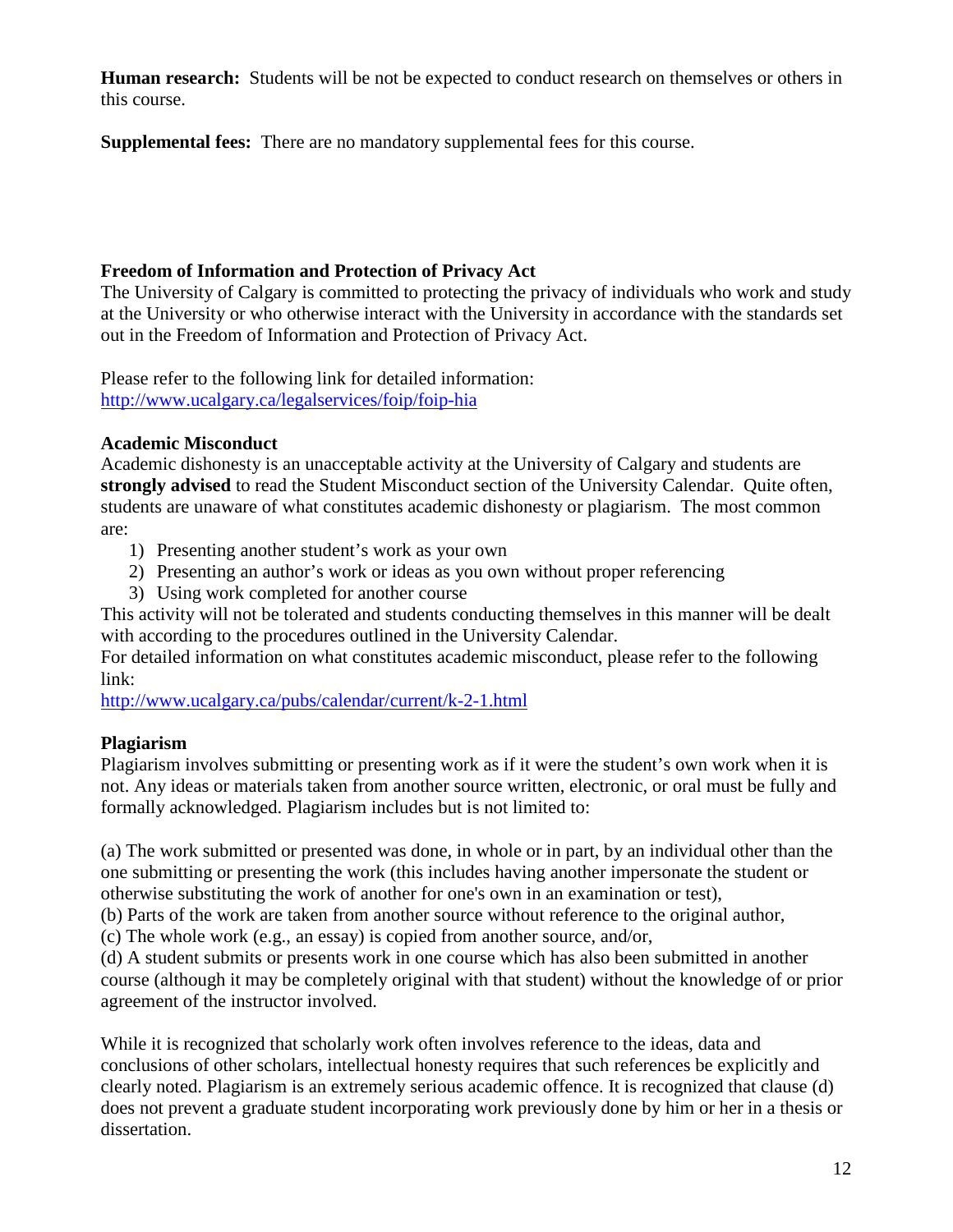#### **Emergency Evacuation Assembly Points**

In the event of an emergency that requires evacuation, please refer to the following link to become familiar with the assembly points for the class: <http://www.ucalgary.ca/emergencyplan/assemblypoints>

#### **Safewalk Information**

Campus Security, in partnership with the Students' Union, provides the Safewalk service <http://www.ucalgary.ca/security/safewalk> , 24 hours a day, every day, to any location on Campus including the LRT, parking lots, bus zones and University residences. Contact Campus Security at (403) 220-5333 or use a help phone, and Safewalkers or a Campus Security Officer will accompany you to your campus destination. Alternatively, Send an e-mail to [safewalk.request@ucalgary.ca](mailto:safewalk.request@ucalgary.ca) to request a walk via e-mail. This e-mail address will be monitored Monday -Friday from 6:40PM until 11:20PM while the fall and winter lectures are in session. You will receive a prompt response from a volunteer with a confirmation and response time. Please wait for the confirmation before leaving your workstation. If the e-mail option is not available at the time you contact us, you will receive an automated e-mail response message advising you to call Campus Security @ 403-220- 5333 to request a walk.

#### **Faculty of Arts Program Advising and Student Information Resources**

- Have a question, but not sure where to start? The new Faculty of Arts Student Centre is your information resource for everything in Arts! Drop in at SS102, call us at 403-220-3580 or email us at [artsads@ucalgary.ca.](mailto:artsads@ucalgary.ca) You can also visit the Faculty of Arts website at <http://arts.ucalgary.ca/undergraduate> which has detailed information on common academic concerns.
- For program planning and advice, contact the Student Success Centre (403) 220-5881 or visit them in their new space on the 3rd Floor of the Taylor Family Digital Library.
- For registration (add/drop/swap), paying fees and assistance with your Student Centre, contact Enrolment Services at (403) 210-ROCK [7625] or visit them at the MacKimmie Library Block.

#### **Contact Information for Student and Faculty Representation**

Student Union Vice President – Academic Alicia Lunz Phone: (403) 220-3911 Email: [suvpaca@ucalgary.ca](mailto:suvpaca@ucalgary.ca)

Student Union Faculty Representatives for the Faculty of Arts

[arts1@su.ucalgary.ca](mailto:arts1@su.ucalgary.ca) [arts2@su.ucalgary.ca](mailto:arts2@su.ucalgary.ca) [arts3@su.ucalgary.ca](mailto:arts3@su.ucalgary.ca) [arts4@su.ucalgary.ca](mailto:arts4@su.ucalgary.ca)

### **PLAGIARISM AND CHEATING**

Plagiarism: "to steal and pass off the ideas or words of another as one's own" (Webster's). Plagiarism will not be tolerated and will automatically result in a failing grade for the submission. Any student caught plagiarizing will also be subject to additional University sanctions. Students are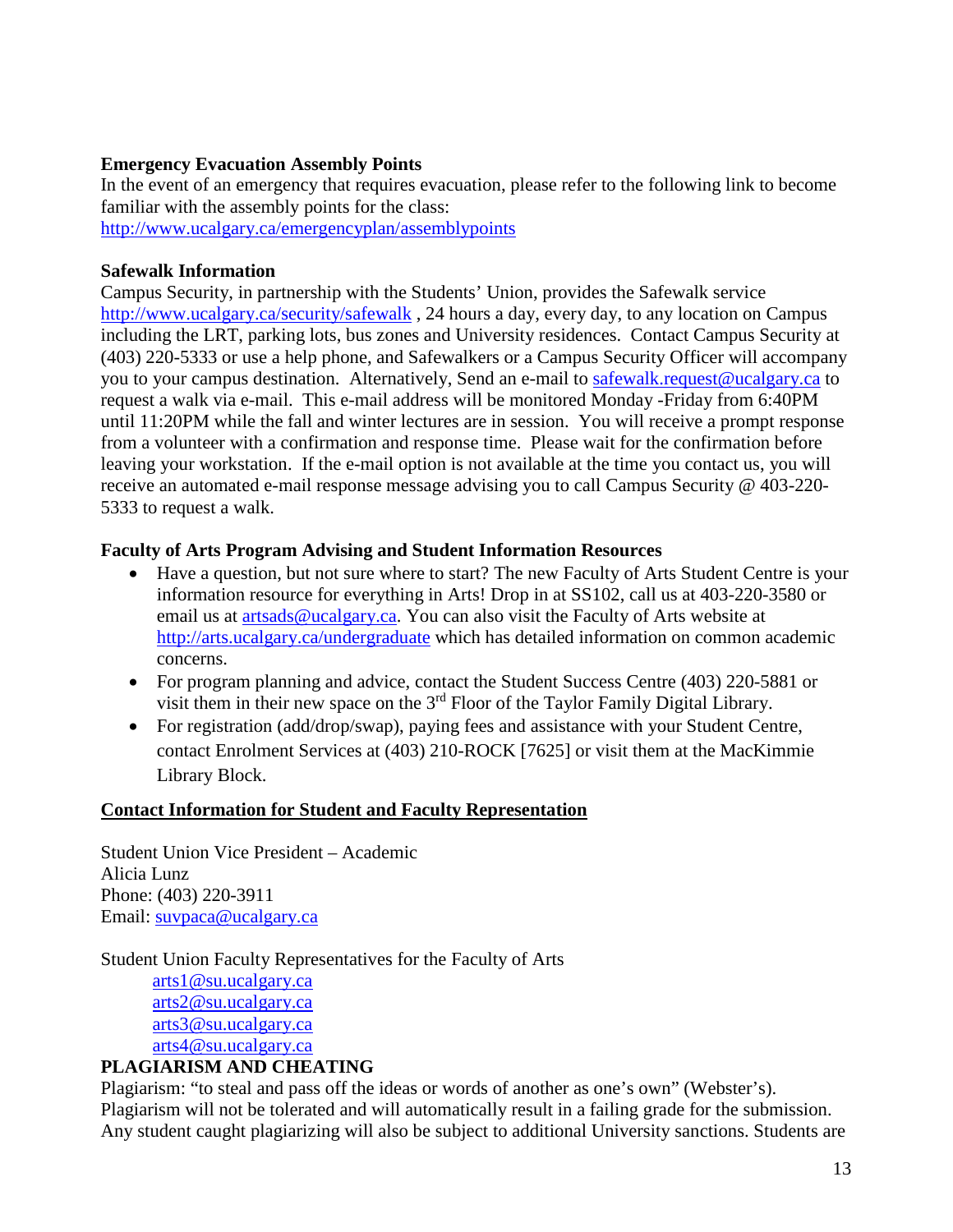expected to be familiar with the Department of Anthropology and Archaeology's policy on intellectual honesty

### **DEFERRED EXAMS:**

A student who is absent from a test for legitimate reasons must discuss an alternative course of action with the instructor. The instructor at their discretion may transfer the percentage weight for the test to the final examination, if there is a final examination in the course, set another test, etc. An instructor will normally make this decision on the basis of verbal information provided by the student. In the event that an instructor feels that they cannot judge the veracity of the information provided, Students must be aware that they are responsible for payment of any charge associated with the medical assessment and documentation as this service falls outside the realm of services provided by the Provincial Health Care Plan. Deferral of the registrar scheduled final exam requires Registrar approval.

# **ACADEMIC ACCOMMODATIONS**

http://www.ucalgary.ca/access/accommodations/policy Students needing an Accommodation because of a Disability or medical condition should communicate this need to Student Accessibility Services in accordance with the Procedure for Accommodations for Students with Disabilities

Students needing an Accommodation based on a Protected Ground other than Disability, should communicate this need, preferably in writing, to the instructor of this course.

# **ACADEMIC INTEGRITY**

Academic integrity is essential to the pursuit of learning and scholarship in a university, and to ensuring that a degree from the University of Calgary is a strong signal of each student's individual academic achievements. As a result, the University treats cases of cheating and plagiarism very seriously. Non-academic integrity also constitutes an important component of this program.

For detailed information on what constitutes academic and non-academic misconduct, please refer to the following link: http://www.ucalgary.ca/pubs/calendar/current/k-2-1.html

All suspected cases of academic and non-academic misconduct will be investigated following procedures outlined in the University Calendar. If you have questions or concerns about what constitutes appropriate academic behavior or appropriate research and citation methods, you are expected to seek out additional information on academic integrity from your instructor or from other institutional resources.

Where there is a criminal act involved in plagiarism, cheating or other academic misconduct, e.g., theft (taking another student's paper from their possession, or from the possession of a faculty member without permission), breaking and entering (forcibly entering an office to gain access to papers, grades or records), forgery, personation and conspiracy (impersonating another student by agreement and writing their paper) and other such offences under the Criminal Code of Canada, the University may take legal advice on the appropriate response and, where appropriate, refer the matter to the police, in addition to or in substitution for any action taken under these regulations by the University

# **TEACHING EVALUATIONS / USRIS (Universal Student Ratings of Instruction)**

At the University of Calgary, feedback provided by students through the Universal Student Ratings of Instruction (USRI) survey provides valuable information to help with evaluating instruction,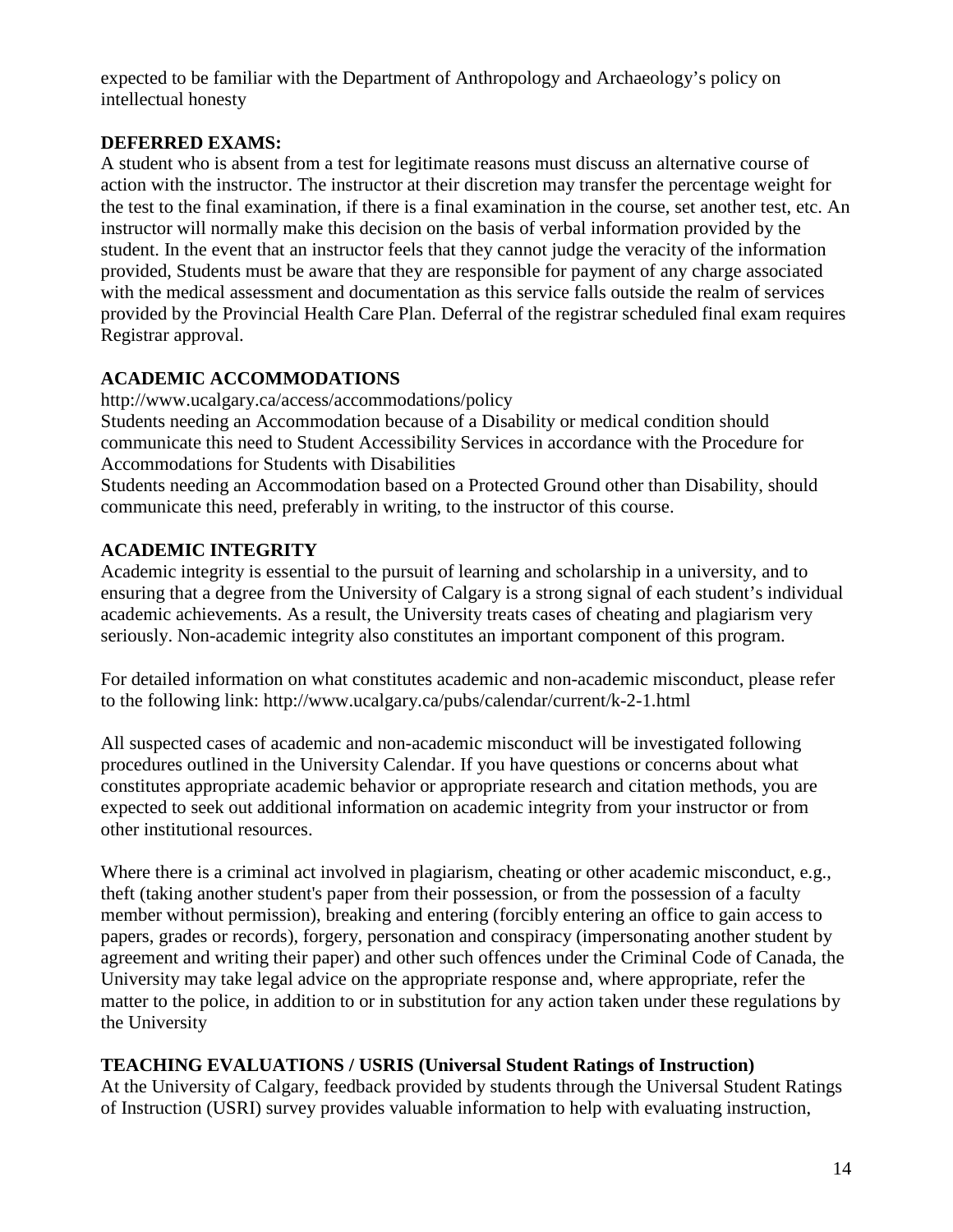enhancing learning and teaching, and selecting courses. Your responses make a difference, please participate! Website: http://www.ucalgary.ca/usri/

### **Writing Across the Curriculum**

Writing skills are not exclusive to English courses and, in fact, should cross all disciplines. The University supports the belief that throughout their University careers, students should be taught how to write well so that when they graduate their writing abilities will be far above the minimal standards required at entrance. Consistent with this belief, students are expected to do a substantial amount of writing in their University courses and, where appropriate, members of faculty can and should use writing and the grading thereof as a factor in the evaluation of student work. The services provided by the Writing Support, part of the Student Success Centre, can be utilized by all undergraduate and graduate students who feel they require further assistance

**Emergency Evacuation Assembly Points:** In the event of an emergency that requires evacuation, please refer to the following link to become familiar with the assembly points for the class: http://www.ucalgary.ca/emergencyplan/assemblypoints

### **Freedom of Information and Protection of Privacy Act:**

The University of Calgary is committed to protecting the privacy of individuals who work and study at the University or who otherwise interact with the University in accordance with the standards set out in the Freedom of Information and Protection of Privacy Act. Please refer to the following link for detailed information: http://www.ucalgary.ca/legalservices/foip

The Department of Anthropology and Archaeology's FOIP (Freedom of Information and Privacy) policy requires all reports/examinations to be returned to students during class time or the instructor's office hours. Any term work not picked up will be placed in the Anthropology and Archaeology Office (ES620) for distribution. Any student not wishing to have their work placed in the office must make alternative arrangements with the course instructor early in the term.

**Safewalk Information:** Campus Security, in partnership with the Students' Union, provides the Safewalk service, 24 hours a day to any location on Campus including the LRT, parking lots, bus zones and University residences. Contact Campus Security at (403) 220-5333 or use a help phone, and Safewalkers or a Campus Security Officer will accompany you to your campus destination.

Faculty of Arts Program Advising and Student Information Resources: Have a question, but not sure where to start? Arts Students' Centre

The Faculty of Arts Students' Centre is the overall headquarters for undergraduate programs in the Faculty of Arts. The key objective of this office is to connect students with whatever academic assistance that they require.

In addition to housing the Associate Dean, Undergraduate Programs and Student Affairs and the Associate Dean for Teaching and Learning, the Arts Students' Centre is the specific home to:

- program advising
- the Faculty's Co-operative Education Program
- the Arts and Science Honours Academy
- the Faculty's Interdisciplinary Programs
- a Student Help Desk

Location: Social Sciences Room 102 Phone: 403.220.3580 Email: ascarts@ucalgary.ca Website: arts.ucalgary.ca/undergraduate/